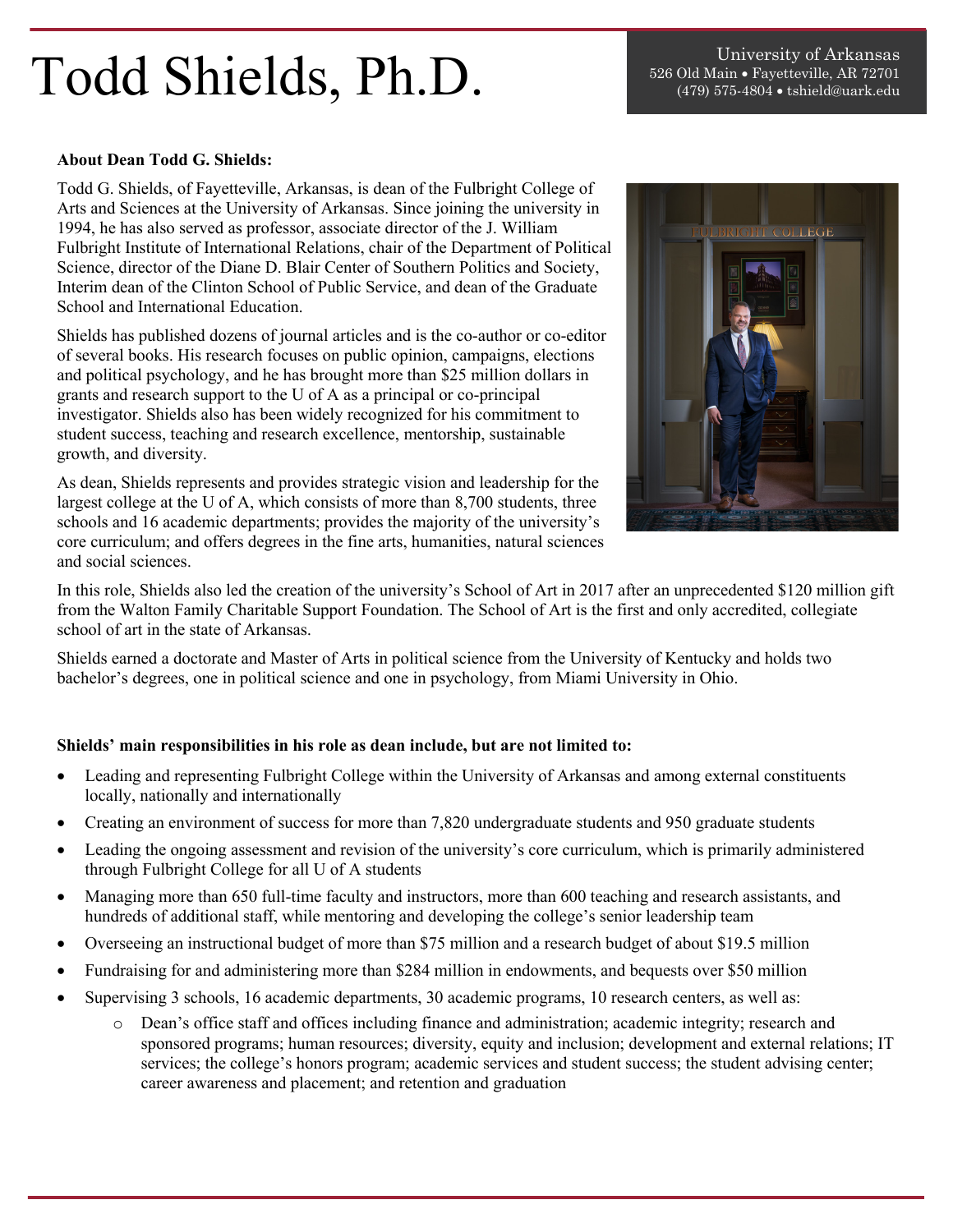## **Key accomplishments during Shields' leadership tenure as dean include, but are not limited to:**

- Raising over \$220 million for Fulbright College during the recently concluded U of A capital campaign more than 284% of our goal – including a \$120 million endowment to establish the first collegiate School of Art in the state of Arkansas, \$50 million for infrastructure, and other seven figure gifts to the college.
- Successfully reallocating over 3% of the college's base budget, approximately \$3.55 million, to university priorities, primarily to (1) create a Student Success Center, (2) foster greater diversity, equity and inclusion, and (3) hire in strategic research areas such as data analytics, material science, and nanotechnology.
- Managing substantial student and faculty growth from 2009 to present. In 2009, Fulbright College generated approximately 290,000 student semester credit hours. In 2019 we generated over 360,000 student semester credit hours. By comparison, all other colleges generated approximately 338,000 combined semester credit hours in 2019. According to institutional research, Fulbright College grew from 298 tenure-track faculty in 2009 to 365 tenure-track faculty in 2019. The college grew from 134 non-tenure track faculty in 2009 to 288 in 2019.
- Spearheading the creation of a new university-wide interdisciplinary undergraduate degree in Statistics and Data Analytics and a new interdisciplinary undergraduate degree that allows students to combine courses and minors from across the college.
- Growing university-wide interdisciplinary graduate programs in Cell and Molecular Biology, Material Science Engineering, Public Policy, Nanotechnology, Statistics and Data Analytics, Space and Planetary Sciences, Environmental Dynamics, and at the University of Arkansas Rome Center. College faculty currently direct six of these programs and the college has spent over \$7.5 million since FY14 on these programs.
- Growing the college's online courses and programs from 278 sections in FY16, to 403 sections in FY18. The gross and net tuition generated increased from \$5.3 million gross and \$417,000 net tuition in FY16 to over \$7 million gross and \$906,000 net tuition in FY18.
- Growing the college's six-year graduation rate from 53.8% in the year 2000 to 61.6% in 2012. First to second year retention rates in 2000 were 51.3% while first to second year retention rates were 52.6 in 2013, 54.8 in 2014, 58.2 in 2015, and 57.5 in 2016.
- Creating the Fulbright College Student Success Center and related initiatives, including:
	- o Reducing "D, F, W" rates among Fulbright College core courses.
	- o Offering Destination Arkansas Blackboard Assignment (DABA) to all first-year students after summer orientation but before first day of classes to assist them with the transition to campus.
	- o Creating Strategies for Success (S4S), a zero-credit course offered to all undergraduate students regardless of major or college who fall into academic probation during their first fall semester. This course is offered over the holiday break to guide students in the creation of a plan to improve their academic performance during the spring semester.
	- o Focusing on 11 High-Impact Educational Practices (HIPs) and related events that research indicates supports student success.
	- o Creating a 150-seat section of University Perspectives with Peer Mentors to ensure that first-year students were given the opportunity to take a freshman seminar and connect with peer mentors in smaller Supplemental Instruction Groups.
	- o Developing a Life Strategies and Career Awareness Course to improve overall student success, generate more internships, and foster greater career placement and success.
	- o Working with Fulbright College advisors to improve student advising and mentoring services.
	- o Working closely with institutional research to identify departments and programs that have the greatest problems with retention and identifying unique solutions to improve retention in these areas.